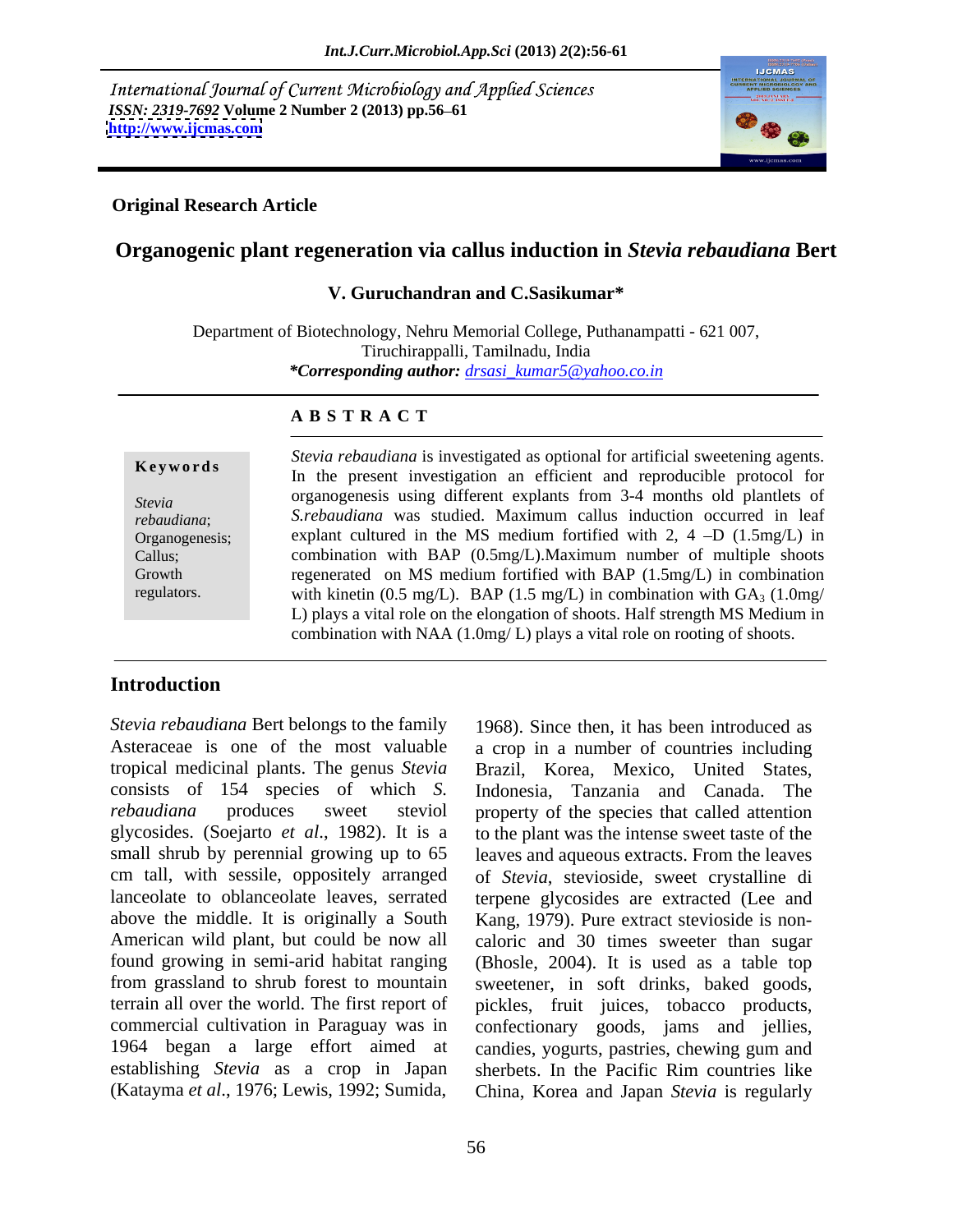used in preparation of food and washing with sterile distilled water and pharmaceutical products. In Japan alone, estimated 50 tons of stevioside is used suitable medium under aseptic conditions. annually with sales valued in order of \$220 The observations on culture survival, extent million Canadian Dollar (Brandle and Rosa, 1992). Seed germination of *Stevia* is often recorded and expressed as percentage poor (Miyazaki and Wantenabe, 1974). (Katayma *et al.*, 1976).<br>Therefore, there are basically two options for multiplication; (i) tissue culture and (ii) **Callus induction** stem cutting. The seeds of *Stevia* show a very low germination percentage. Murashige and Skoog's medium (Murashige Propagation by seeds does not allow the and Skoog, 1962) containing 0.8% agar production of homogeneous populations, resulting in great variability in important Growth regulators 2, 4 – Dichlorophenoxy features like sweetening levels and acetic acid  $(2, 4-D, 0.5 - 2.5 \text{ mg/L})$  and in composition (Nakamura and Tamura, 1985). combination with BAP (0.5mg/L) were Vegetative propagation too is limited by the tested for the induction of organogenic lower number of individuals that can be callus from leaf, node and shoot tip explants. obtained simultaneously from asingle plant The pH of the medium was adjusted to 5.8 (Sakaguchi and Kan, 1982). Due to the before autoclaving at 121°C for 15min. The above-mentioned difficulties, tissue culture cultures were maintained at  $25 \pm 2$ °C under is the only alternative for rapid mass 16 h photo periods with the light intensity of propagation of *Stevia* sp. Plant tissue culture techniques may help to conserve rare and sub cultures at an interval of ten days each in endangered medicinal plants. Many the MS medium supplemented with the important medicinal herbs have been same concentration of growth regulators successfully propagated *in vitro*, by (Hossain *et al.*, 2008). organogenesis (Debnath *et al*., 2006).

# **Materials and Methods**

*Stevia rebaudiana* plants were collected regulators with different concentration of from Horticultural Research Station BAP (0.5-2.5 mg/L) and incubated in culture Yercaud, Tamilnadu, India. Leaf, node and conditions as mentioned above and shoot tip from 3-4 months old plantlets were subjected to two sub cultures at an interval

The explants were thoroughly washed with Shoot elongation 0.1 % teepol followed by washing with sterilized distilled water thrice. The explants were then surface sterilized with different height of 2 cm were carefully excised from concentrations of mercuric chloride 0.1, 0.2 the explant, segregated in to small clustersand 0.3 % for 3 to 5 minutes, followed by

transferred to culture tubes containing of contamination and death of explants were (Katayma *et al*., 1976).

# **Callus induction**

 $(w/v)$  and 3% sucrose  $(w/v)$  was used. 3000 lux. Explants were subjected to two (Hossain *et al*., 2008).

# **Shoot regeneration**

**Plant Material** were transferred to MS media containing 3% used as an explant. of ten days each in the MS medium **Surface sterilization** of growth regulators (Tamura *et al*., 1884). After 8 weeks of induction, the calluses sucrose, 0.8% agar along with growth conditions as mentioned above and supplemented with the same concentration

# **Shoot elongation**

Proliferated multiple shoots with an average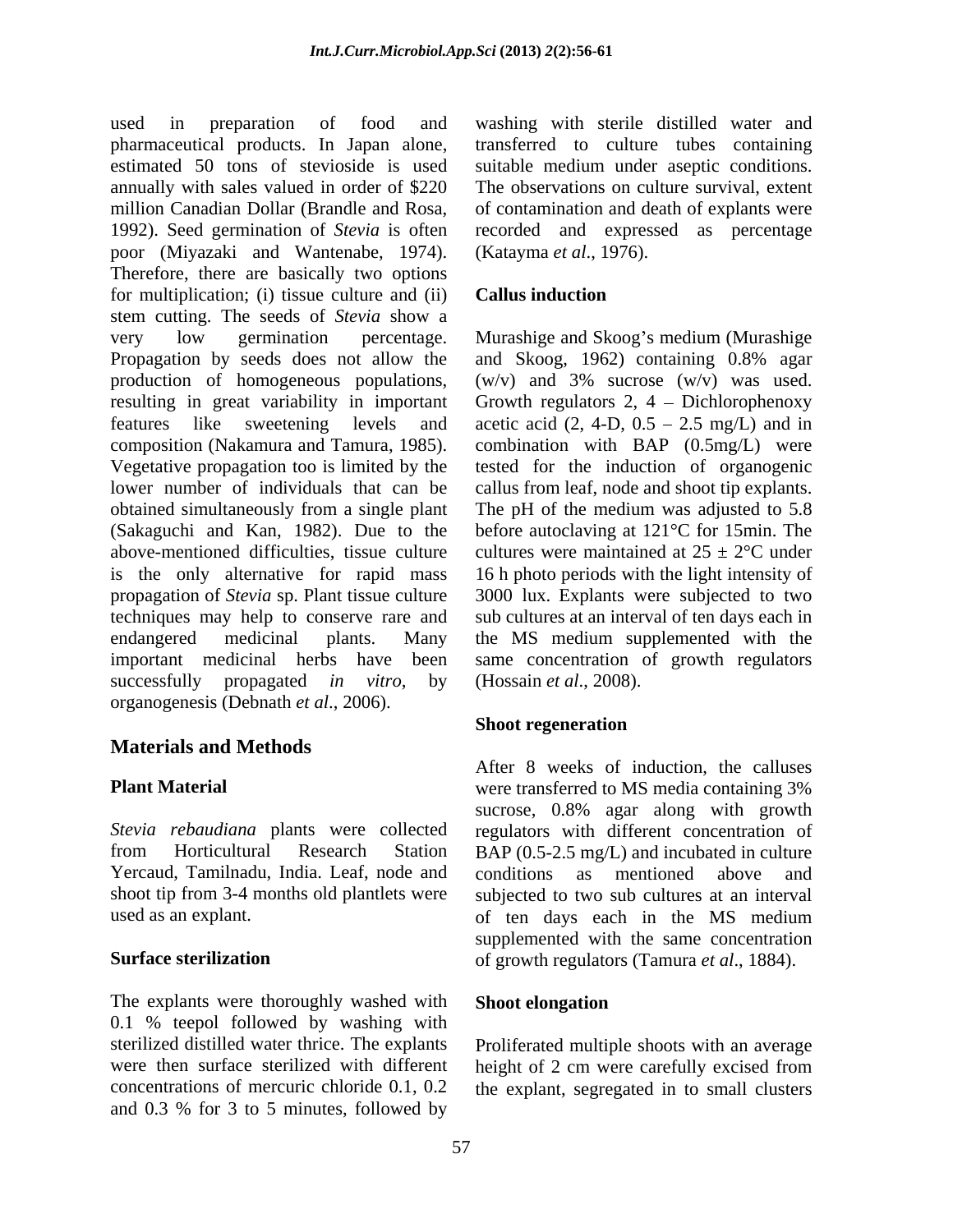### **Root formation**

After 3 weeks, elongated shoots (1-1.3 cm in

After two weeks of culture in the root occurred in the MS medium fortified with removed from the culture tubes and were washed in running tap water to remove agar from the root surface. Then the rooted plants **Figure.1** Organogenic plant regeneration via were transplanted to plastic pots containing sterile soil: sand: vermiculite (1:1:1 v/v/v) Bert (Sairkar *et al*., 2009).

The shoot tips were found to be less contaminable when compared to the nodal contamination reduced with the increase in the concentration of mercuric chloride and higher period of exposure. The in the MS medium fortified with 2,4 - D contamination percentage was lowest when shoot tips were treated with  $0.3\%$  mercuric contribution of matter shoots from call the solution of the shoots of MS medium fortified with chloride for 5 minutes. Highest BAP (1.5mg/L) in combination with kinetin (0.5 contamination was recorded in the nodal segments, when treated with  $0.1\%$  mercuric d. Elongation of shoots in MS medium containing chloride for 3minutes. Surface sterilization is essential to obtain successful tissue culture plantlets in *in vitro* systems. The

containing 2-3 shoots. The shoot clusters efficiency of the sterilization varies, which were transferred to shoot elongation medium depends upon the chemical concentration containing BAP (1.5mg/L) in combination used, time of exposure etc. In the present with different concentrations of  $GA_3 (0.5{\text -}2.5$  study it was observed that treatment of mg/L). The cultures were maintained at  $25 \pm$  explants with 0.3% mercuric chloride for 5 2°C under 16h photoperiod (Uddin *et al.*, minutes duration was found to be the best for obtaining contamination free cultures minutes duration was found to be the best for obtaining contamination free cultures and higher survival percentage.

# **Callus induction**

height) were transferred to half strength MS Callus producing ability of shoot tip, leaf, basal medium and full strength MS basal node explants derived from 30days old medium containing NAA 1.0 mg/L. The plantlets of *S. rebaudiana* was evaluated on cultures were maintained as described above MS medium supplemented with different (Hossain *et al.*, 2008). concentrations of 2, 4-D in combination with **Hardening** explants after 20 days of culture initiation. induction medium, the rooted plants were  $\beta$  BAP (0.5mg/l) and 2, 4 -D (1.5mg/l) as BAP. Callus occurred at the cut end of the Maximum callus induction (Figure.1a) occurred in the MS medium fortified with shown in Table 1.

# callus induction in *S.rebaudiana*  Bert and the set of the set of the set of the set of the set of the set of the set of the set of the set of the set of the set of the set of the set of the set of the set of the set of the set of the set of the set of the



- a. Callus induction occurred in leaf explant cultured (1.5mg/L) in combination with BAP (0.5mg/L)
- b. Prolifertion of multiple shoots from callus
- c. Regenerated shoots on MS medium fortified with  $mg/L$ ).
- d. Elongation of shoots in MS medium containing BAP (1.5mg/l) and  $GA_3$  (1.0mg/l)
- e. Rooting of shoots in half strength MS medium containing NAA(1.0mg/L).
- f. Hardened plantlets.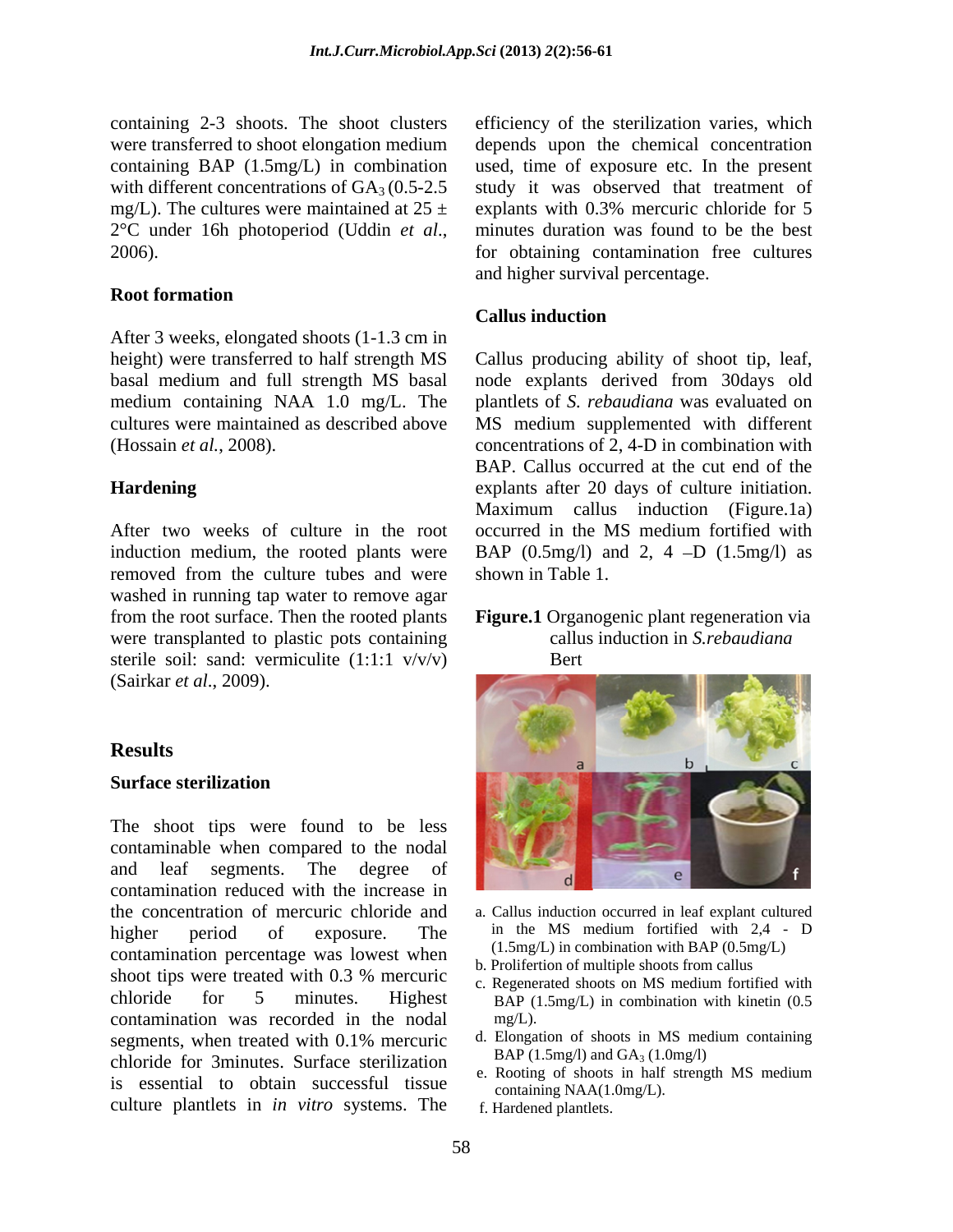| <b>Plant growth</b><br>regulator $(mg/L)$ |     |        | <b>Explants</b> |           |
|-------------------------------------------|-----|--------|-----------------|-----------|
| $2,4-D$                                   | BAP | Leaf   | <b>Node</b>     | Shoot tip |
| 0.5                                       | 0.5 |        |                 |           |
| 1.0                                       | 0.5 | $^{+}$ |                 |           |
| 1.5                                       | 0.5 | $++$   | $^{+}$          | $^+$      |
| 2.0                                       | 0.5 | $^{+}$ |                 |           |
| 2.5                                       | 0.5 |        |                 |           |

**Table.1** Effect of 2, 4-D and BAP on callus Induction elongation of shoots

(-- ) No response

(+) Response up to first subculture **Shoot elongation** 

(++) Better response up to second subculture

combinations and concentrations were combination will be the two weeks of culture, maximum shoot examined for regeneration of shoots. Maximum number of multiple shoots (Figure.1b, c) produced from the callus cultured on MS medium fortified with  $BAP$  (1.0111g/1) as shown in the Table 5. (1.5mg/l) in combination with Kinetin (0.5mg/l) (Table 2). It is interesting to note that there was no response when the explants were cultured in the MS medium without any supplementation, suggesting that it is essential to add growth regulators significantly with regard to type and<br>concentration of nutrients present in the exogenously to obtain desirable results.

**Table.2** Effect of BAP and Kinetin on shoot

| <b>Plant growth</b><br>regulator               | <b>Callus</b> | Mean Number<br>of Shoots<br>colling |        |                                                                                     |
|------------------------------------------------|---------------|-------------------------------------|--------|-------------------------------------------------------------------------------------|
| $\frac{\textbf{(mg/L)}}{\textbf{BAP}}$ Kinetin | responded     | produced                            | callus | <b>Discussion</b>                                                                   |
| 0.5<br>0.5                                     | 6%            |                                     |        |                                                                                     |
| 1.0<br>0.5                                     | 42%           |                                     |        | The concentration of mercuric chloride                                              |
| 1.5<br>0.5                                     | 72%           |                                     |        | prevented the growth of the microbial<br>contaminants. The cultured explants showed |
| 2.0<br>0.5                                     | 65%           |                                     |        | more than 80% contamination free cultures                                           |
| 2.5<br>0.5                                     | 59%           |                                     |        | when treated with 0.1% mercuric chloride                                            |
|                                                |               |                                     |        | $\overline{\phantom{a}}$ for 2 minutes. Higher concentration of                     |

**+** Basal Callus Present; - Basal Callus Absent

| Plant growth<br>regulator (mg/L)<br><b>Explants</b>             | <b>Plant growth</b> |                     |                             |
|-----------------------------------------------------------------|---------------------|---------------------|-----------------------------|
|                                                                 |                     | . esponder          | <b>Mean</b><br><b>Shoot</b> |
| $2.4-D$<br>- Node - I-Shoot i                                   |                     |                     |                             |
|                                                                 |                     |                     |                             |
|                                                                 | 1.5                 |                     |                             |
| 1.0<br><b>Contract Contract State</b><br>0.5                    |                     |                     | 5.5                         |
| 1.5<br>$++$<br>0.3                                              | $1\leq$             |                     | 4.5                         |
| $\sim$ $\sim$                                                   |                     | $\Delta F \Delta t$ | J.L                         |
| 25<br><b>Contract Contract State</b><br>and the contract of the | 1.5                 |                     |                             |

### **Table.3** Effect of GA<sub>3</sub> along with BAP on elongation of shoots

# **Shoot elongation**

Shoot regeneration<br> **Shoot regeneration**<br> **Shoot regeneration** Various growth regulators at different containing  $GA_3$  (0.5-2.5 mg/l) in Shoots (1.0cm height) harvested and transferred to shoot elongation medium containing  $GA_3$   $(0.5-2.5mg/l)$  in combination with BAP (1.5mg/l). After two weeks of culture, maximum shoot elongation (Figure.1d) occurred in the MS medium containing BAP (1.5mg/l) and GA<sub>3</sub> (1.0mg/l) as shown in the Table 3.

### **Root formation**

induction was observed in hair suchgui Mis basar The rooting of elongated shoots varied significantly with regard to type and rooting medium. Maximum frequency of rooting as well as production of normal roots was observed in half strength MS basal medium (Figure1e).

### **Discussion**

 $0.5$   $42\%$   $7$   $1\degree$  $42\%$  |  $7$  |  $\frac{1}{2}$  |  $\frac{1}{2}$  |  $\frac{1}{2}$  |  $\frac{1}{2}$  |  $\frac{1}{2}$  |  $\frac{1}{2}$  |  $\frac{1}{2}$  |  $\frac{1}{2}$  |  $\frac{1}{2}$  |  $\frac{1}{2}$  |  $\frac{1}{2}$  |  $\frac{1}{2}$  |  $\frac{1}{2}$  |  $\frac{1}{2}$  |  $\frac{1}{2}$  |  $\frac{1}{2}$  |  $\frac{1}{2}$  |  $\$  $72\%$  | 12 |  $\frac{1}{2}$  | contaminants The cultured explants showed  $59\%$  | 6 | + | when treated with 0.1% mercuric chloride  $7 \quad | \quad | \quad$  The concentration of increase enormed prevented the growth of the microbial contaminants. The cultured explants showed<br>+ more than 80% contamination free cultures The concentration of mercuric chloride more than 80% contamination free cultures when treated with 0.1% mercuric chloride for 2 minutes. Higher concentration of mercuric chloride and longer time of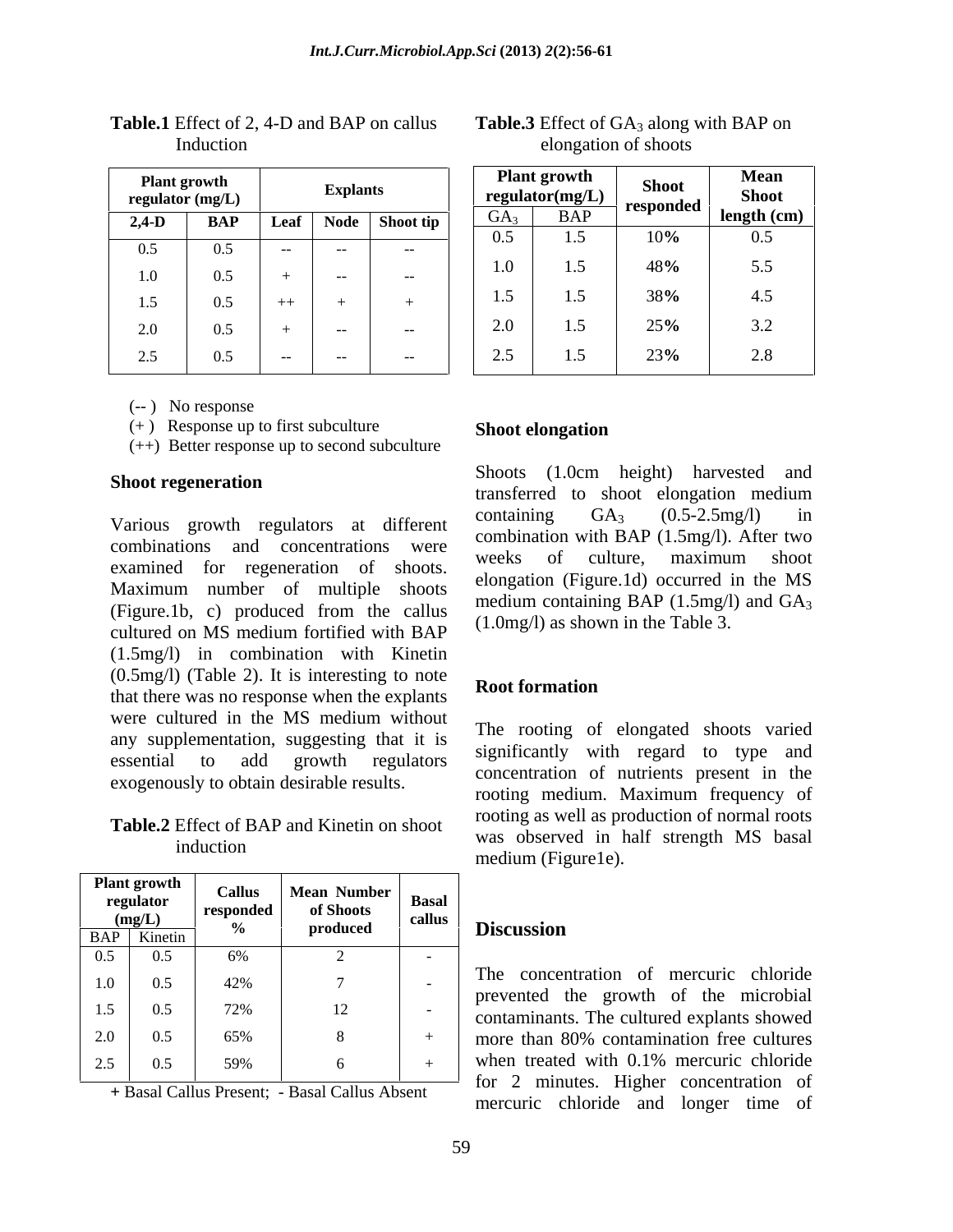exposure produced cultures with less 1263-1266. contamination, but percentage of survival of Debnath, M., Malik, C.P., and Bisen, P. S. explants decreased. Among the three 2006. Micropropagation: A Tool for the explants best callus induction was occurred in leaf explant. Earlier (Sairkar *et al* ., 2009) reported that 2.0 mg/L of 2, 4-D with 33-49. 1.0mg/L kinetin showed 88% callus Hossain, M. A., Kabir A. H. M., Jahan, T. induction after 30 days. Hossain *et al*. A., and Hasan M. N. 2008.<br>(2008) reported that shoot tips showed better Micropropagation of Stevia, *Int. J sustain* response for shoot proliferation than nodal segments and BAP (1.0 mg/L) was superior to all other hormonal treatments for shoot proliferation. Higher percentage of rooting were obtained in half strength MS basal medium supplemented with NAA (1.0 Japan. 747. mg/L), were as in the early report full Lee, J. I., and Kang, K. K. 1979. Studies on strength MS medium supplemented with NAA (1.5 mg/L) was the best medium for rooting (Hossain *et al.*, 2008). The above study reveals that an efficient plant Lewis, W. H. 1992. Early uses of *Stevia*  regeneration via callus and shoot *rebaudiana* leaves as sweetener in organogenesis was established. Paraguay. *Econ Bot*. 46: 336-337.

We place on record our deep sense of gratitude to the Secretary, the Principal and the management of Nehru Memorial College (Autonomous), Puthanampatti, and Nakamura, S., and Tamura, Y. 1985. Tiruchirappalli for providing necessary Variation in the main glycosides of equipments and constant encouragement throughout the work.

- Bhosle, S. 2004. Commercial Cultivation of Newsletter.3 (2): 43-45. 270.
- Brandle, J.E., and Rosa, N. 1992. stevioside content estimated from a and stevioside Cult. 34. 235-248.<br>
landrace cultivar of Stevia rehaudiana Sociarto. D., Kinghorn, A.D., and *Canadian Journal of Plant Science*. 72:

1263-1266.

- Production of High Quality Plant-based Medicines, Curr *Pharm Biotechnol*, 7(1): 33-49.
- Hossain, M. A., Kabir A. H. M., Jahan, T. A., and Hasan M. N. 2008. Micropropagation of Stevia, *Int. J sustain crop prod.*, 3(4):1-9.
- Katayma, O., Sumida, T., Hayashi, H., and Mitsuhashi, H. 1976.The Practical application of *Stevia* and R&D data (English translation) ISU Company. Japan. 747.
- new sweetening resource plant *Stevia rebaudiana* in Korea, *Plant Sci* 40: 112- 117.
- 
- **ACKNOWLEDGEMENT** *Trop Agric.* 17: 154-157. Miyazaki, Y., and Wantenabe, H. 1974. Studies on the cultivation of *Stevia* on the propagation of plant (Eng Abstr). *Jap J Trop Agric*. 17: 154-157.
	- Murashige, T., and Skoog, F. 1962. A revised medium for rapid growth and bioassay with tobacco tissue cultures. *Physiol Plant*. 15 :473-479.
	- *Stevia rebaudiana* Bertoni. *Jpn J Trop Agric*. 29:109-116.
- **References**  production of an economically important *Stevia rebaudiana.* Agrobios *of Medicinal Plants Research*. 3(4): 266- Sairkar, P., Chandravanshi, M. K., Shukla, N. P., and Mehrotra, N. 2009. Mass medicinal plant *Stevia rebaudiana* using *in vitro* propagation techniques. *Journal*  270.
	- Heritability for yield, leaf- stem ratio and researches on Stevia rebaudiana (Bert.) Sakaguchi, M., and Kan, T. 1982. Japanese researches on *Stevia rebaudiana* (Bert.) and stevioside. *Cult*. 34. 235-248.
	- landrace cultivar of *Stevia rebaudiana*. Soejarto, D., Kinghorn, A.D., and<br>Canadian *Journal of Plant Science* 72: Fransworth, N.R. 1982. Potential Soejarto, D., Kinghorn, A.D., and Fransworth, N.R. 1982. Potential